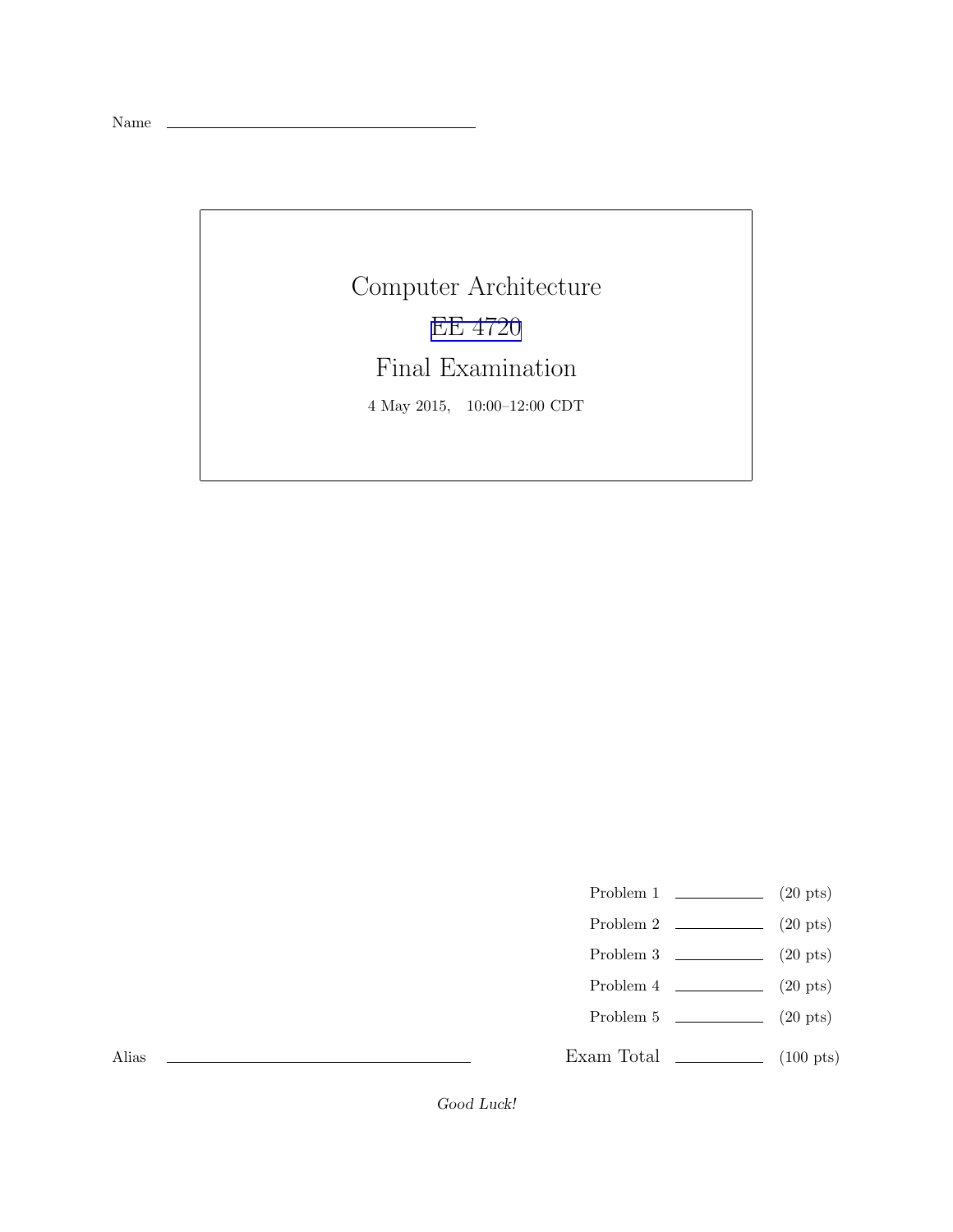Problem 1: (20 pts) The instruction sequence below performs the calculation  $r^2+3+r^2$  and requires two MIPS instructions to do so. If these two instructions were in the same fetch group in a two-way superscalar processor then the second one would stall, this is shown in the execution below.

addi r1, r2, 3 IF ID EX ME WB add r4, r1, r5 IF ID -> EX ME WB

An FA-ALU has two regular inputs, and a third input reserved for small quantities, here for values  $< 16$ , and it can produce a result in the same time as an ordinary two-input ALU. An FA-ALU can be used to execute instruction pairs like the one above without a stall, call such an execution a fused add.

Illustrated below is a 2-way superscalar implementation with an FA-ALU. Most bypass paths have been removed to provide space for the solution to this problem. In addition to a 4-bit input for the third operand, the FA-ALU has a control input, FA, which should be set to 1 when the third input is to be used.



*Use next page for solution.*

(*a*) Add datapath connections to this implementation so that the FA-ALU can be used for fused adds. *Hint: The datapath changes are not just for that new FA-ALU input.*

Add datapath so that the correct operands are delivered to the FA-ALU for fused adds.

Non-fusable sequences must still execute correctly. (Don't break existing functionality.)

Make reasonable cost and clock frequency tradeoffs.

(*b*) Add control logic.

Design logic to generate the FA signal for the FA-ALU and deliver it in the correct cycle.

Consider  $\vert$  instruction type,  $\vert$  dependencies, and  $\vert$  operand size.

Add control signals for the datapath added in the previous part.

Make reasonable cost and clock frequency tradeoffs.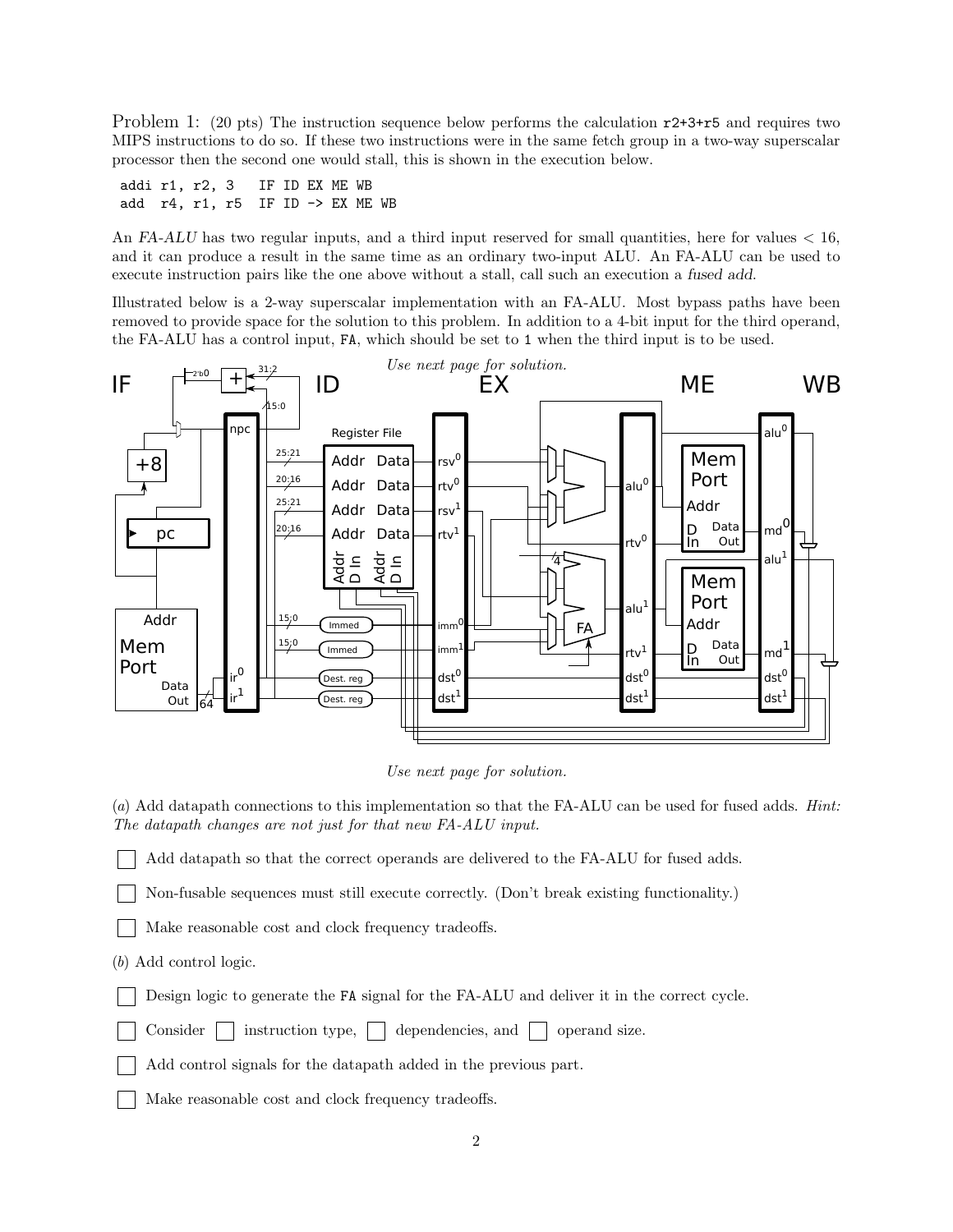Problem 1, continued: You can use logic blocks such as  $\sqrt{\text{isADD}}$  and  $\sqrt{\text{isADD}}$  in your solution. addi r1, r2, 3 # Sample fusable sequence. add r4, r1, r5

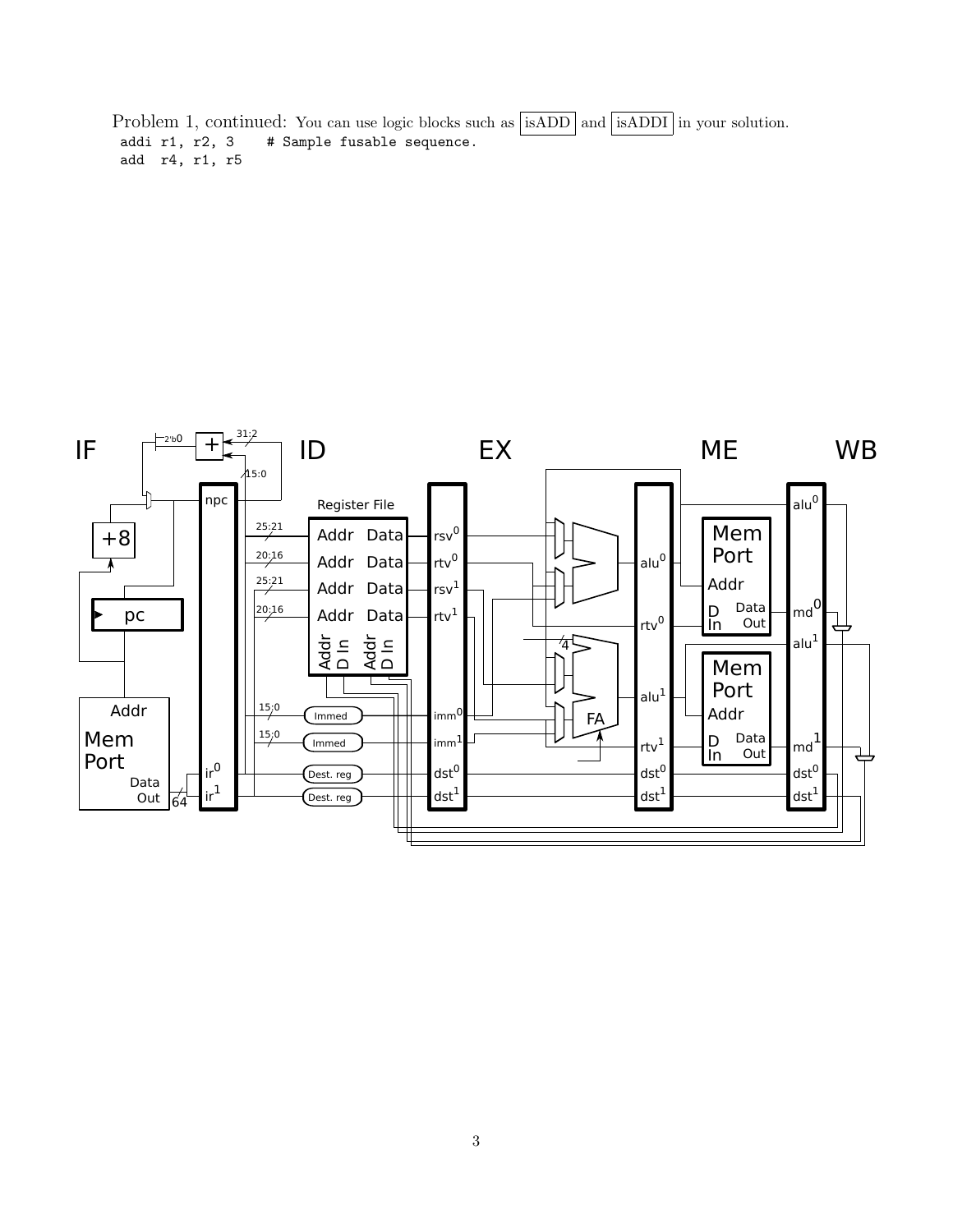Problem 2: (20 pts) Show the execution of the code fragments below on the illustrated MIPS implementations. All branches are taken.

(*a*) Show the execution of the code below on the following implementation. The branch is taken.



Show execution. Doublecheck for dependencies.

add r4, r2, r3

lw r6, 8(r4)

sub r1, r6, r5

beq r7, r1 TARG

and r8, r7, r10

or r11, r12, r13

xor r14, r11, r8

## TARG:

sw r1, 0(r2)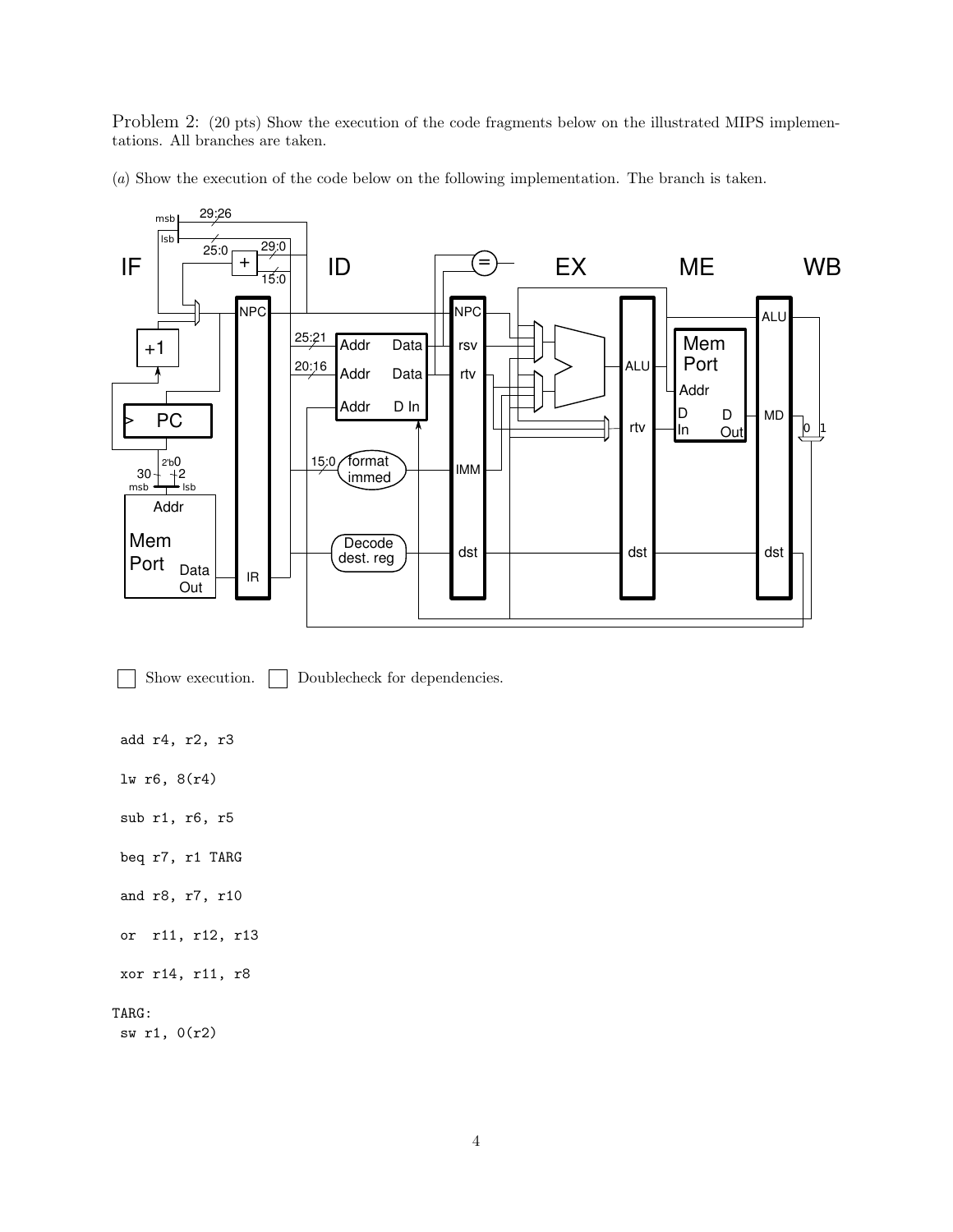

(*b*) Show the execution of the MIPS FP code below on the following implementation. Assume that there is a bypass from WF to M1 and A1.

Show code execution.  $\Box$  Doublecheck for dependencies.

- add.s f6, f2, f3
- add.s f1, f7, f8
- lwc1 f9, 0(r10)
- mul.s f4, f1, f9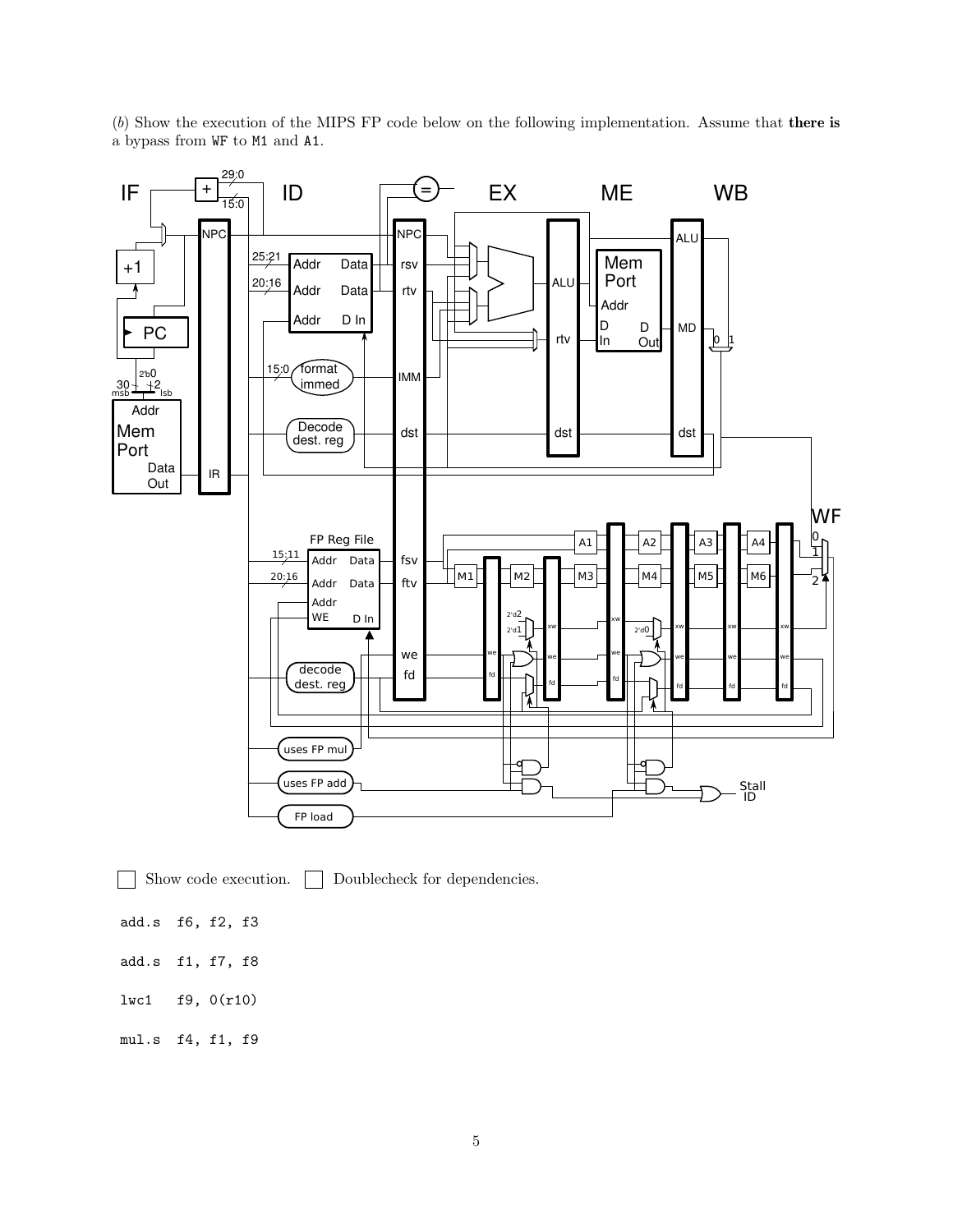(*c*) Show the execution of the MIPS code below on the following 2-way superscalar implementation. The branch is taken. Fetch groups in this implementation must be 8-byte-aligned.

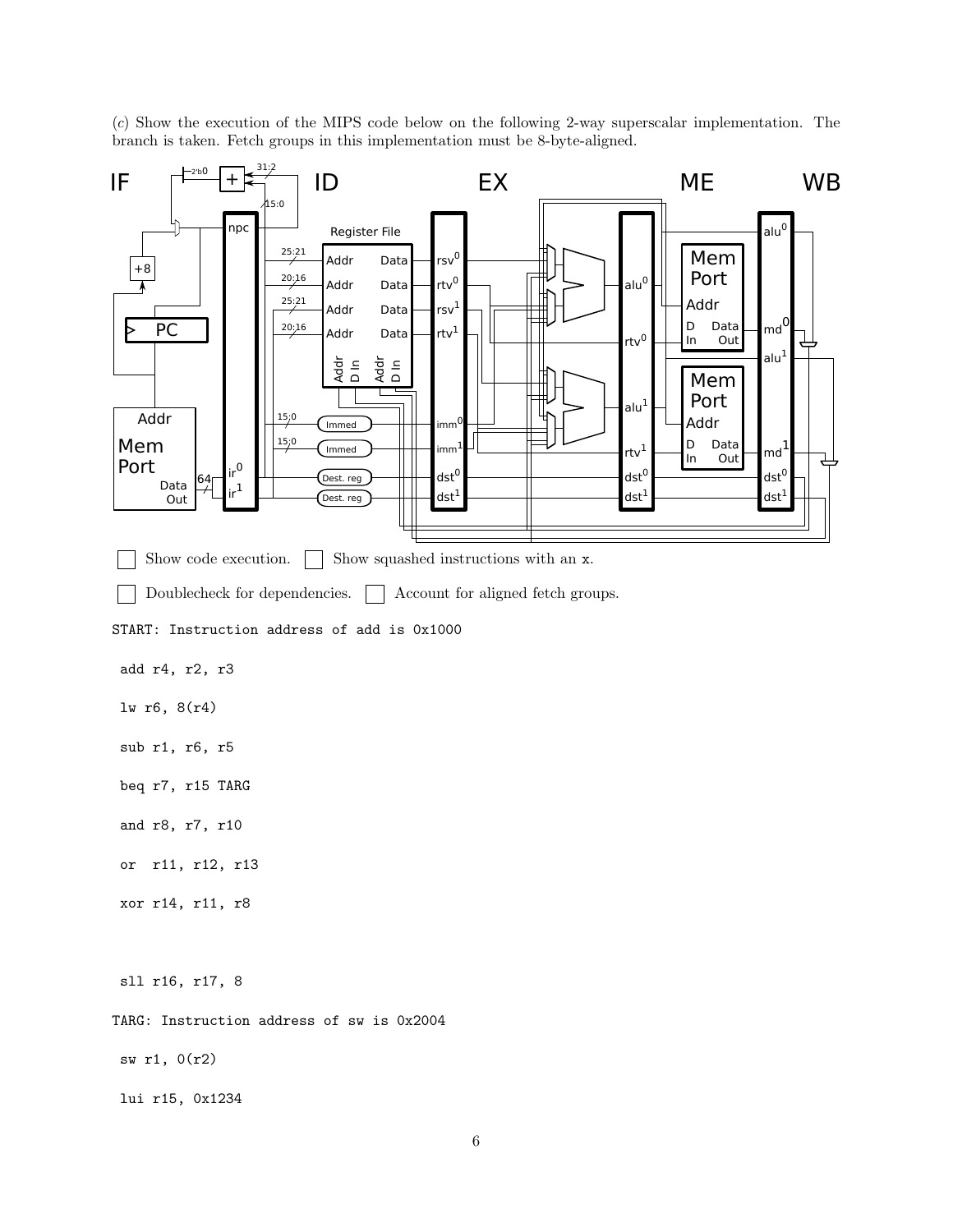Problem 3: (20 pts) Code producing the branch patterns shown below is to run on three systems, each with a different branch predictor. All systems use a  $2^{30}$  entry BHT. One system has a bimodal predictor, one system has a local predictor with a 12-outcome local history, and one system has a global predictor with a 12-outcome global history.

(*a*) Branch behavior is shown below. Branch B2 consists of a pattern in which there will be either 2, 4, or 6 T outcomes followed by exactly four N outcomes. After the fourth N the probability of exactly two Ts is  $\frac{1}{3}$ and the probability of exactly four Ts is  $\frac{1}{3}$ .

Answer each question below, the answers should be for predictors that have already warmed up.

|  |  |  | B1: N T T N N N N N T T N N N       |  |  |  |
|--|--|--|-------------------------------------|--|--|--|
|  |  |  | B2: T{2,4,6} N N N N T{2,4,6} N N N |  |  |  |
|  |  |  |                                     |  |  |  |

What is the accuracy of the bimodal predictor on branch B1?

What is the accuracy of the bimodal predictor on branch  $B2$ ? Explain.

What is the minimum local history size needed to predict B1 with  $100\%$  accuracy?

What is the accuracy of the local predictor on branch B2, after warmup.  $\Box$  Explain.

What is the minimum GHR size to predict B1 with about  $100\%$  accuracy. Figures and state any assumption about B2's behavior.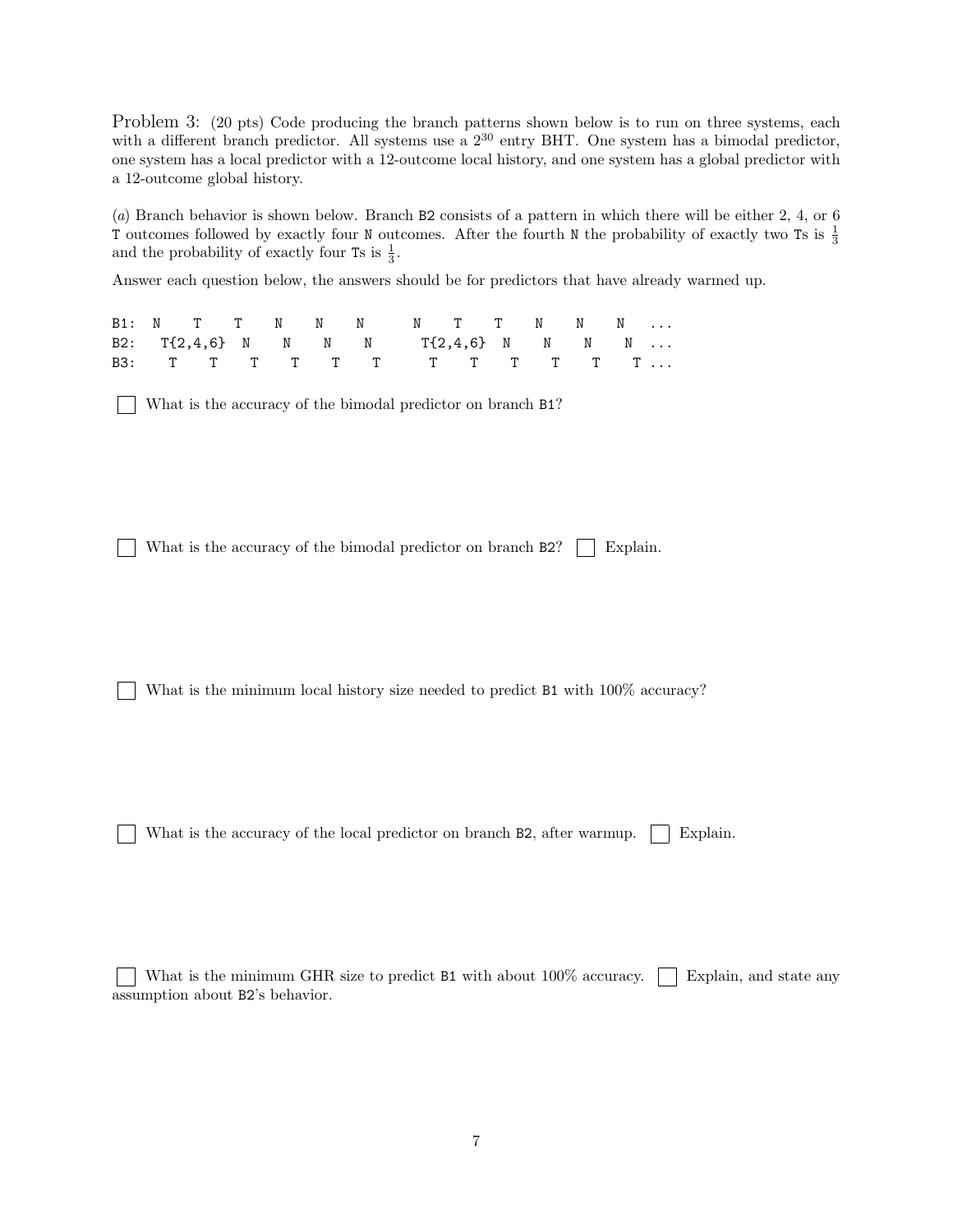Problem 3, continued:

In this part consider the same predictors as on the previous page, except this time the BHT has  $2^{14}$  entries.

Branch B1 below is perfectly biased not taken. It executes  $r_1$  times over a short time interval, followed by a big time gap before its next bunch of  $r_1$  executions. Branch B2 behaves similarly, except that it is biased taken and executes in bunches of length  $r_2$  executions.

0xee4720 B1:  $N.N r_1$  N...N  $r_1$ # ... B2: T..T  $r_2$  T..T  $r_2$ 

(*b*) Choose an address for branch B2 that will result in a BHT collision with branch B1. (Branch B1 is at address 0xee4720.)

Address for B2 that results in a collision.

(*c*) Assume that branch B1 and B2 collide in the BHT. For what positive values of  $r_1$  and  $r_2$  will this collision be most harmful? For what range of positive values of  $r_1$  and  $r_2$  will collisions be least harmful?

Worst values of  $r_1$  and  $r_2$  for collision.  $\vert$  Explain.

Favorable range of positive values of  $r_1$  and  $r_2$  for collision.  $\vert$  Explain.

(*d*) A tag can be placed in the BHT to detect collisions. Which branch will this help?

Branch that would benefit from tag: B1 or B2. | Explain.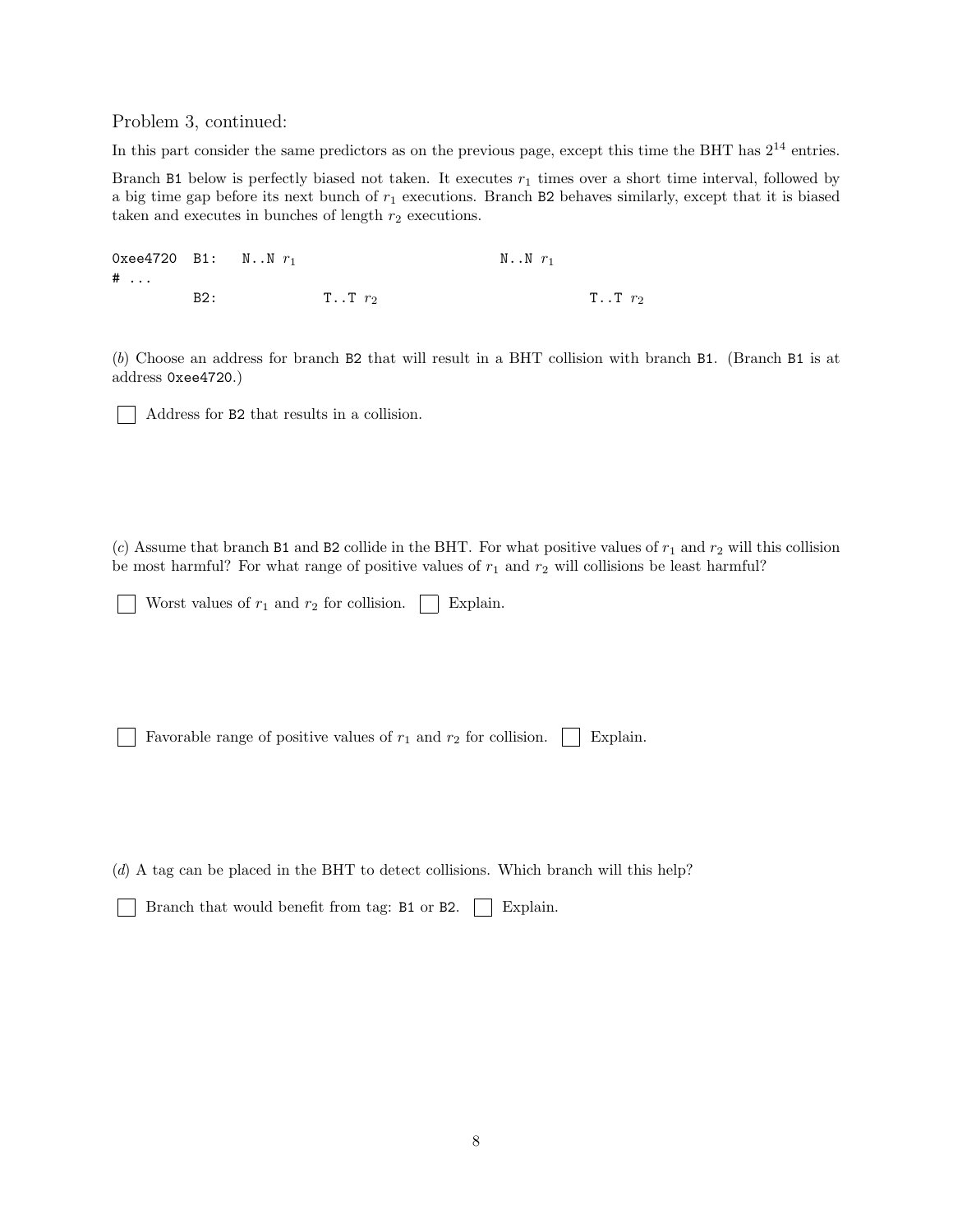Problem 4: (20 pts) The diagram below is for a 4 MiB  $(2^{22}B)$  set-associative cache with a line size of 128 bytes. Hints about the cache are provided in the diagram.

(*a*) Answer the following, formulæ are fine as long as they consist of grade-time constants.



Fill in the blanks in the diagram.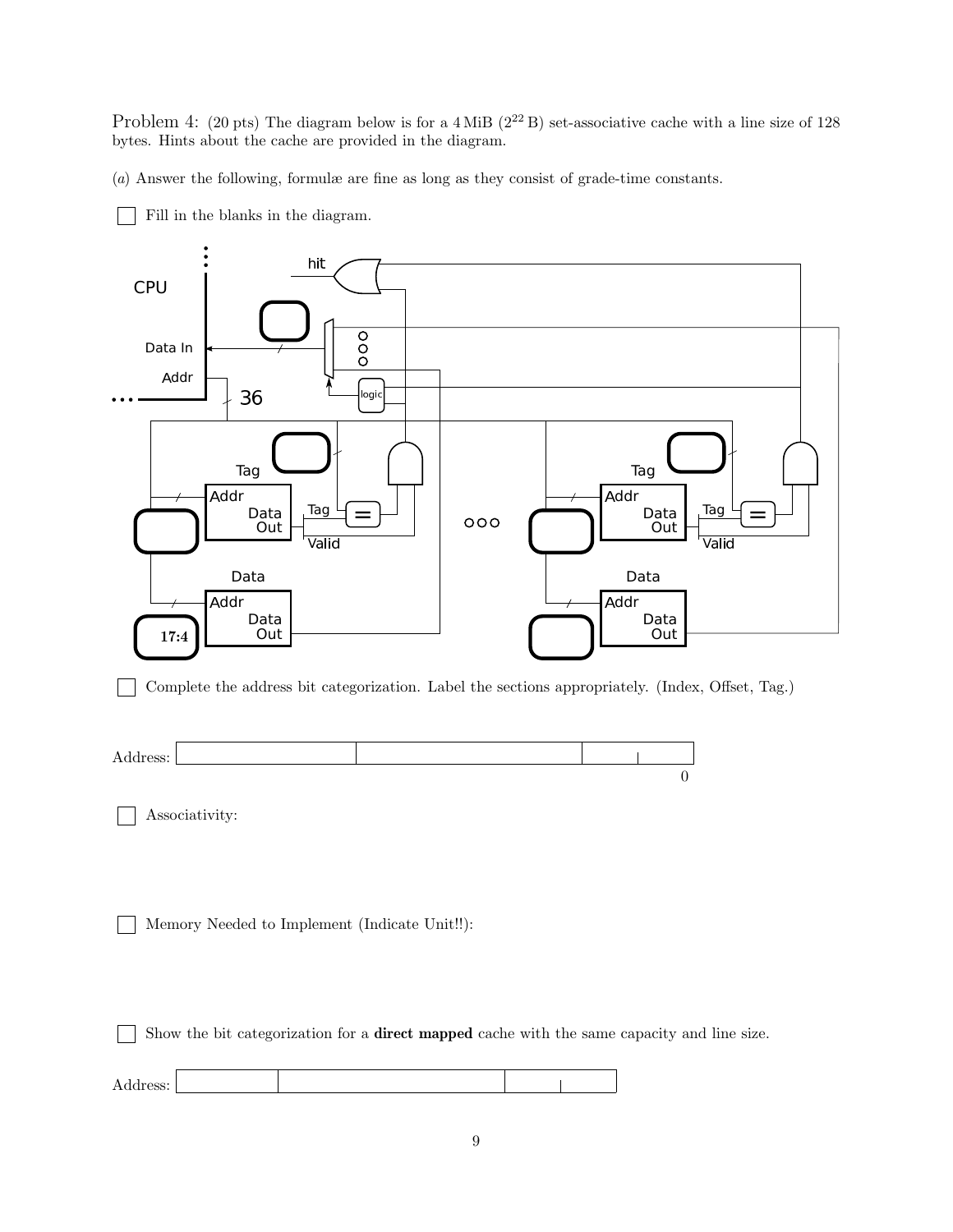Problem 4, continued: The problems on this page are **not** based on the cache from the previous page. The code in the problems below run on a  $4 \text{ MiB}$  ( $2^{22}$  byte) 4-way set-associative cache with a line size of 64 bytes. Each code fragment starts with the cache empty; consider only accesses to the arrays.

(*b*) Find the hit ratio executing the code below.

```
int sum = 0;
half *a = 0x2000000; // sizeof(half) == 2
int i;
int ILIMIT = 1 \leq 11;
                         11 = 2^{11}for (i=0; i<IILMIT; i++) sum += a[i];
```
What is the hit ratio running the code above? Show formula and briefly justify.

(*c*) The code appearing below is the same as the code from the 2014 Final Exam and 2015 Homework 6, except that two possibilities for Some\_Struct are shown, Plan A, and Plan B. The caches too are identical except that here the line size is 64 bytes whereas in the prior problems it was 128 bytes. The value of BSIZE has been chosen to the largest value for which the hit ratio of the second loop will be  $100\%$  when using the Plan B struct. *Note: In the original exam* norm\_val *was omitted from the first loop.*

```
struct Some_Struct { // Plan A
  double val; \frac{1}{2} // sizeof(double) = 8
  double norm_val;
  double a1[14]; };
struct Some_Struct { // Plan B
  double val; \frac{1}{2} // sizeof(double) = 8
  double a1[7];
  double norm_val;
  double a2[7]; };
  const int BSIZE = 1 \leq 15;
  Some_Struct *b;
  for ( int i = 0; i < BSIZE; i++) sum += b[i].val + b[i].norm_val; // First loop.
  for ( int i = 0; i < BSIZE; i++ ) b[i].norm_val = b[i].val / sum; // Second loop.
```
Explain why the Plan A struct will result in better performance on the first loop than the Plan B struct.

Suppose that the value of BSIZE is to be chosen based on the Plan A struct, to a maximum value for which the second loop enjoys a 100% hit ratio. Explain why that value is the same as for Plan B.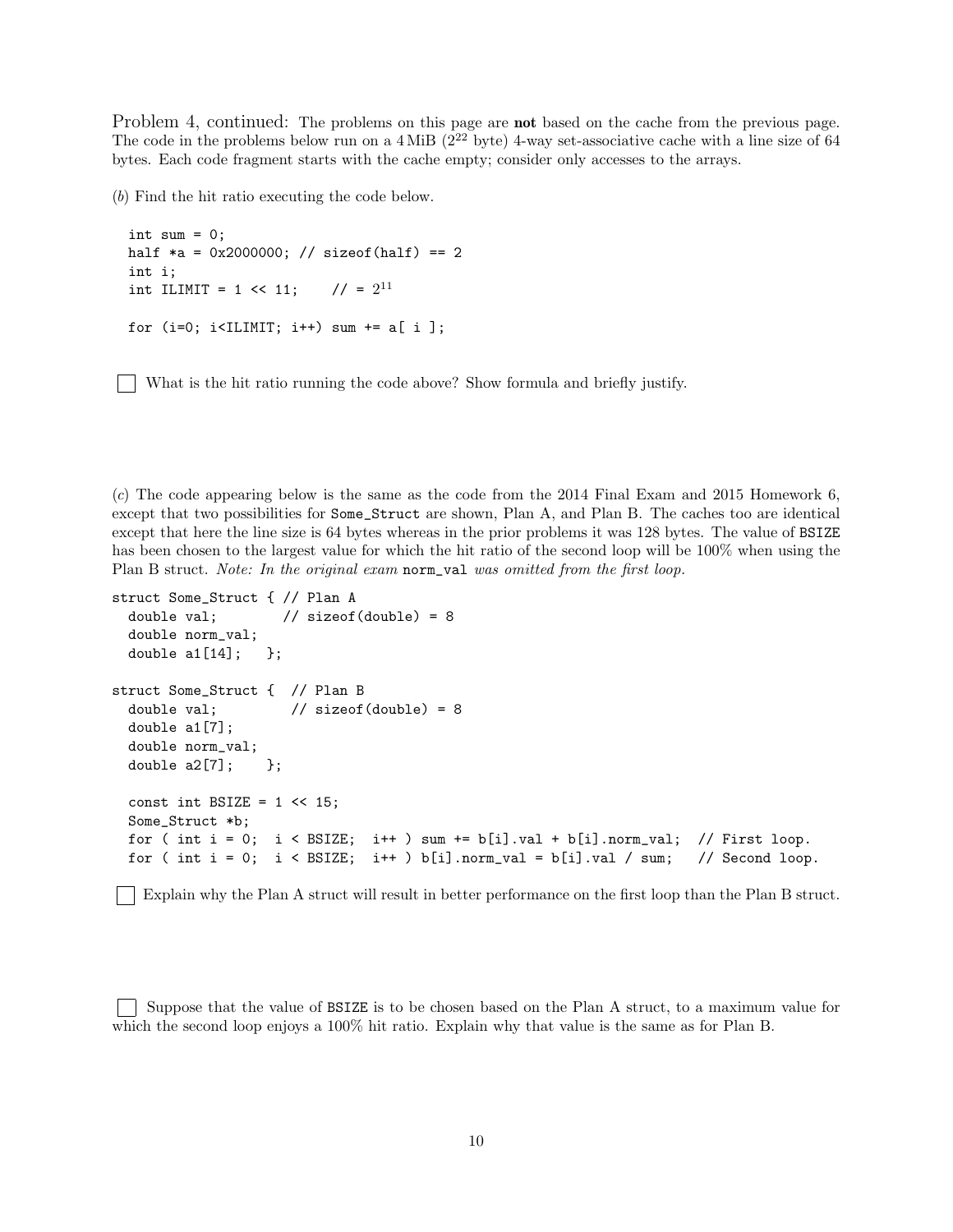Problem 5: (20 pts) Answer each question below.

(*a*) Which kind of implementations were RISC ISAs originally designed to simplify? Explain how a RISC ISA feature achieves this goal.

Type of implementation RISC designed to simplify.

Choose a feature and  $\Box$  explain how it achieves the goal.  $\mathbf{I}$ 

(*b*) What is the difference between a trap instruction and an instruction that raises an exception? Give an example of how each is used in a system with bug-free code.

Difference between trap and exception.

Example of what trap instruction used for.

Example of what instruction exception used for.

 $\mathbf{L}$